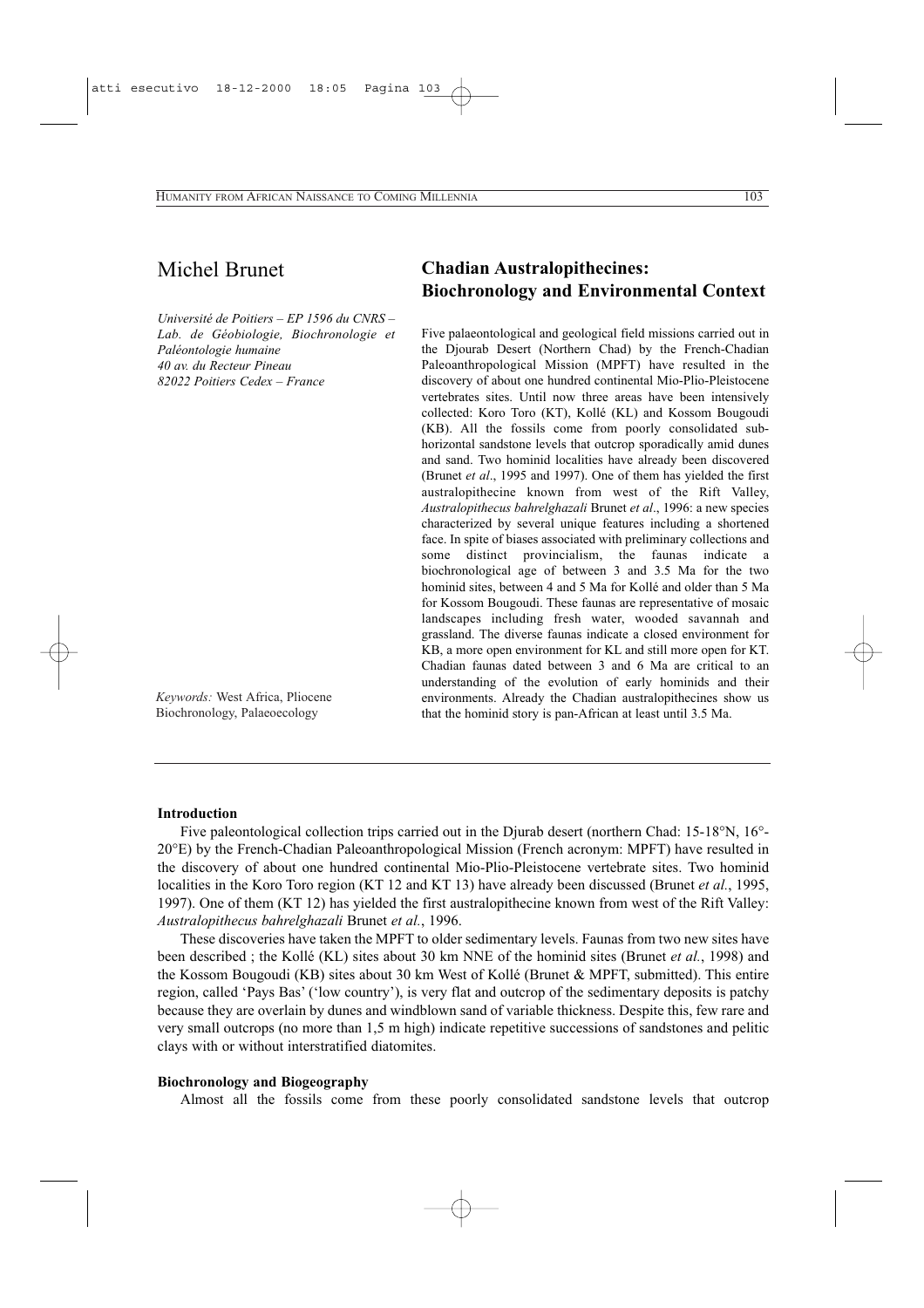#### **Table 1 : Chadian Suinae**

| Taxa                     | KВ | KL. | KT 12 | KT 13 |  |
|--------------------------|----|-----|-------|-------|--|
| Kolpochoerus afarensis   |    |     |       |       |  |
| Notochoerus euilus       |    |     |       |       |  |
| Nyanzachoerus jaegeri    |    |     |       |       |  |
| Nyanzachoerus kanamensis |    |     |       |       |  |

sporadically amid the dunes and sand.

Thus far, almost four thousand fossil specimens have been collected and about one hundred taxa have been determined (flora 1; insects 3; fishes 13; reptiles 8; birds 6; mammals 67). Among the mammals, two groups are particularly significant from a biochronological point of view: Suidae and Proboscidea (Tables 1, 2).

We have recovered *Stegodon kaisensis 'warwire'* (also known from Uganda), from the Warwire Zone, which is dated to 3–3.5 Mya (Tassy, 1994); *Loxodonta exoptata,* as known from Laetoli and Hadar (Beden, 1985); and the *Kolpochoerus afarensis–Notochoerus euilus* association known also from Hadar (Cooke, 1985). Their presence in the faunas of the hominid sites KT 12-13 point to a biochronological age between 3 and 3.5 My (Brunet *et al.*, 1995, 1997).

In the Kollé fauna the Proboscidea (*Loxodonta* n. sp., *Stegodon kaisensis 'warwire', Anancus kenyensis 'petrochii'*) and the suid association *Nyanzachoerus kanamensis–N. jaegeri* suggest an age between 4 and 5 My (Brunet *et al.*, 1998). In the KB fauna the more primitive Proboscidea *Anancus kenyensis 'kenyensis', Stegodon kaisensis 'nkondo'*, and the sole primitive tetraconodontine *Nyanzachoerus kanamensis* indicate an age older than Kollé around the Mio-Pliocene boundary (Brunet & MPFT, submitted).

This first West African biochronological sequence is very important, first because it overlaps a critical period in the earliest hominid story, and secondly because its oldest fauna (KB) comes from near the Mio-Pliocene boundary. Sites of this age and of early Pliocene age are not numerous in Africa: Sahabi and Langebaanweg in North and South Africa respectively, and Middle Awash, Lukeino, Manonga Valley and Lothagam in East Africa.

The singularity of the Chadian faunas is evidenced by the presence of about ten per cent of new species, and by the fact that some known taxa, like *Stegodon,* are very common as in Uganda, although rare in Ethiopia and absent in Kenya (Tassy, 1994). This reflects marked provincialism.

It is clear that the Mio-Pliocene Chadian faunas will henceforth be critically important for a proper understanding of the environments of the first hominids in Africa.

#### **Palaeoenvironment**

All the fossiliferous levels belong to repetitive sedimentary sequences of sandstones, clays, and diatomites, representing a succession of fluviatile and lacustrine environments in a relatively humid period. Moreover, in all the localities, the non-hominid fauna includes aquatic taxa such as siluriform and perciform (*Lates niloticus*) fish, and water-dependent taxa such as turtles (*Trionyx*), crocodiles (*Tomistoma* or *Euthecodon*), snakes (*Python* aff. s*ebae*), water monitor lizards (*Varanus* cf. *niloticus*), aquatic birds (e.g. Anatidae), and several species of Hippopotamidae among the mammals. These taxa all indicate long-term stable freshwater environments.

On the other hand suids, *Giraffa*, Bovini and proboscideans suggest a wooded savannah environment, while equids, *Sivatherium* and Reduncini (*Kobus*) suggest an open environment like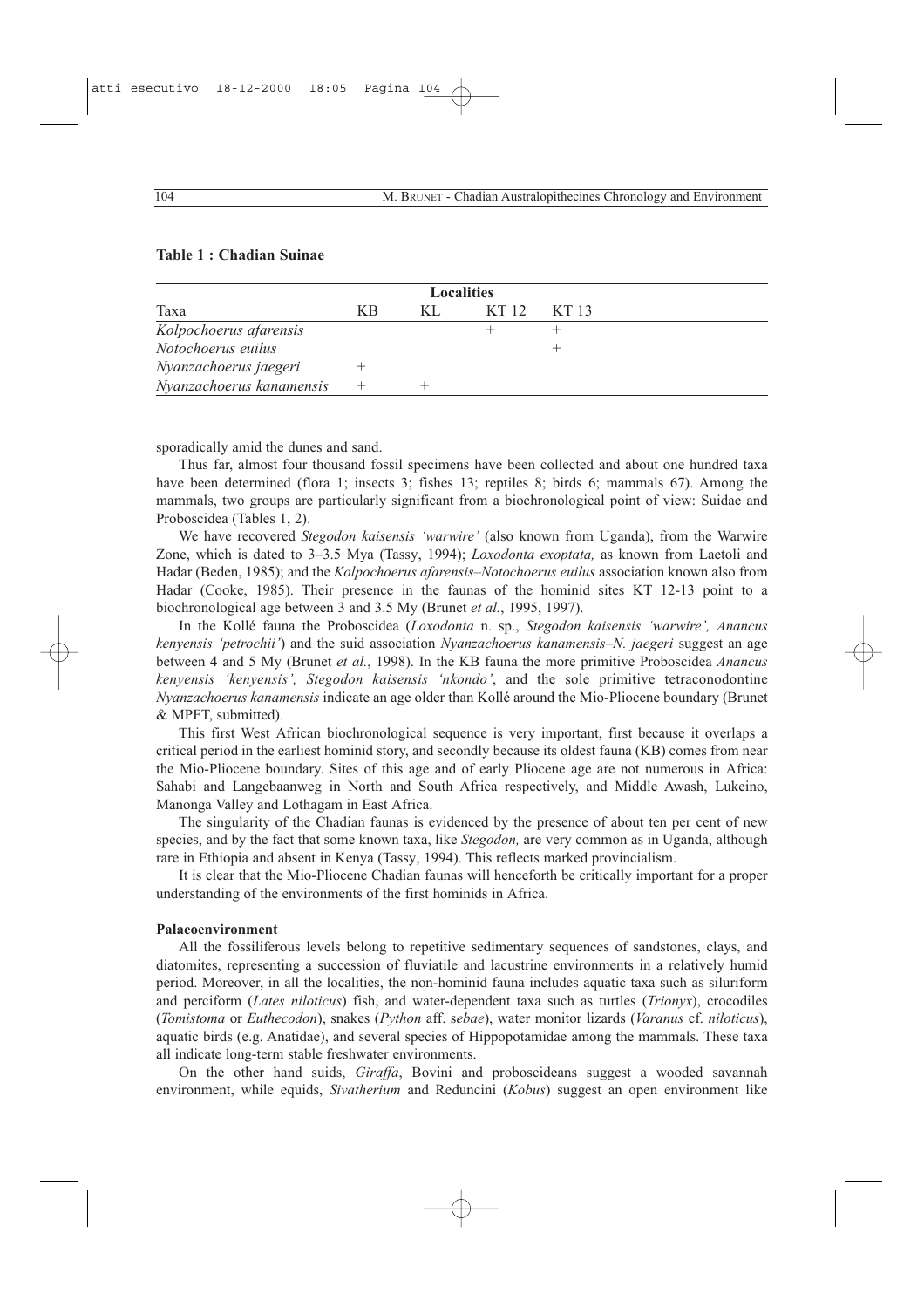|                                         | <b>Localities</b> |      |        |         |  |  |
|-----------------------------------------|-------------------|------|--------|---------|--|--|
| Taxa                                    | KB                | KL   | KT 12  | KT 13   |  |  |
| Loxodonta exoptata                      |                   |      | $^{+}$ | $+aff.$ |  |  |
| cf. Loxodonta nov. sp. (primitive form) |                   | +    |        |         |  |  |
| Primelephas aff. gomphotheroides        |                   |      |        |         |  |  |
| Stegotetrabelodon sp.                   |                   | $^+$ |        |         |  |  |
| Elephantidae stegomorph indet.          |                   | $^+$ |        |         |  |  |
| Stegodon kaisensis 'warwire'            |                   | $^+$ |        | $^+$    |  |  |
| Stegodon kaisensis 'nkondo'             | $^{+}$            |      |        |         |  |  |
| Anancus kenyensis 'petrochii'           |                   | $^+$ |        |         |  |  |
| Anancus kenyensis 'kenyensis'           | $^{+}$            |      |        |         |  |  |

## **Table 2 : Chadian Proboscidea**

grassland. But in the mosaic of these environments, there are several important differences which show a progressively humid trend from KT to KL to KB. For example, the fish and aquatic bird diversity in KB is greater than in the other sites. The same applies to the frequency of occurrence of aquatic reptiles and Hippopotamidae. Among crocodiles, *Euthecodon* cf. *nitriae*, basically an ichthyophage, is very well represented from KB and KL, but is unknown from KT. Among rhinocerotids, the grazer *Ceratotherium praecox* from KT and KL is unknown from KB, which yielded the folivorous *Diceros*. The diverse faunas indicate a closed environment for KB, a more open environment for KL and a still more open one for the KT hominid sites.

These observations are confirmed by biogeochemical analysis of the tooth enamel of the herbivores (Bocherens *et al.,* 1996). To date about 75 fragments of tooth enamel from 15 species have been treated. The <sup>13</sup>C means are higher in KT (-0,1  $\pm$  1,9) and decrease from KL (-2,0  $\pm$  2,1) to KB (-2,9  $\pm$  3,2) (Bocherens *et al.*, submitted).

This independent approach confirms the opening up of the environment in the period from the Mio-Pliocene boundary (KB), through KL (5–4 Mya), to KT around 3.5-3.0 Mya.

All these preliminary results indicate that the Chadian faunas between 6 and 3 Mya are critically important to our understanding of the environmental evolution of early hominids. Already Chadian australopithecines show that the hominid story is pan-African at least until 3.5 Mya.

#### **Acknowledgments**

We thank the Chad authorities (Ministère de l'Education Nationale de l'Enseignement Supérieur et de la Recherche). We extend gratitude for their support to the French Ministères de l'Enseignement Supérieur, de la Recherche et de la Technologie (CNRS and Université de Poitiers) and Affaires Etrangères (Coopération: MCAC N'Djaména), to the Région Poitou-Charente, Département de la Vienne, Groupe Elf, and the Association pour le Prix scientifique Philip Morris, and also to the Armée française and all the soldiers of MAM and to Epervier, which, by their logistical support, have contributed with the members of MPFT to successful field programs. We are most grateful to Ghislaine Florent for administrative guidance of MPFT and to Sabine Riffaut for draughting the drawings.

#### **References**

Beden, M. (1985). Les Proboscidiens des grands gisements à Hominidés Plio-Pléistocènes d'Afrique Orientale. In:

l'Environnement des Hominidés au Plio-Pléistocène, pp. 21-44. Fondation Singer-Polignac, Masson ed. Paris. Bocherens, H., Koch, P.L., Mariotti, A., Geraads, D. & Jaeger, J.J. (1996). Isotopic biogeochemistry  $(^{13}C, ^{18}O)$  of